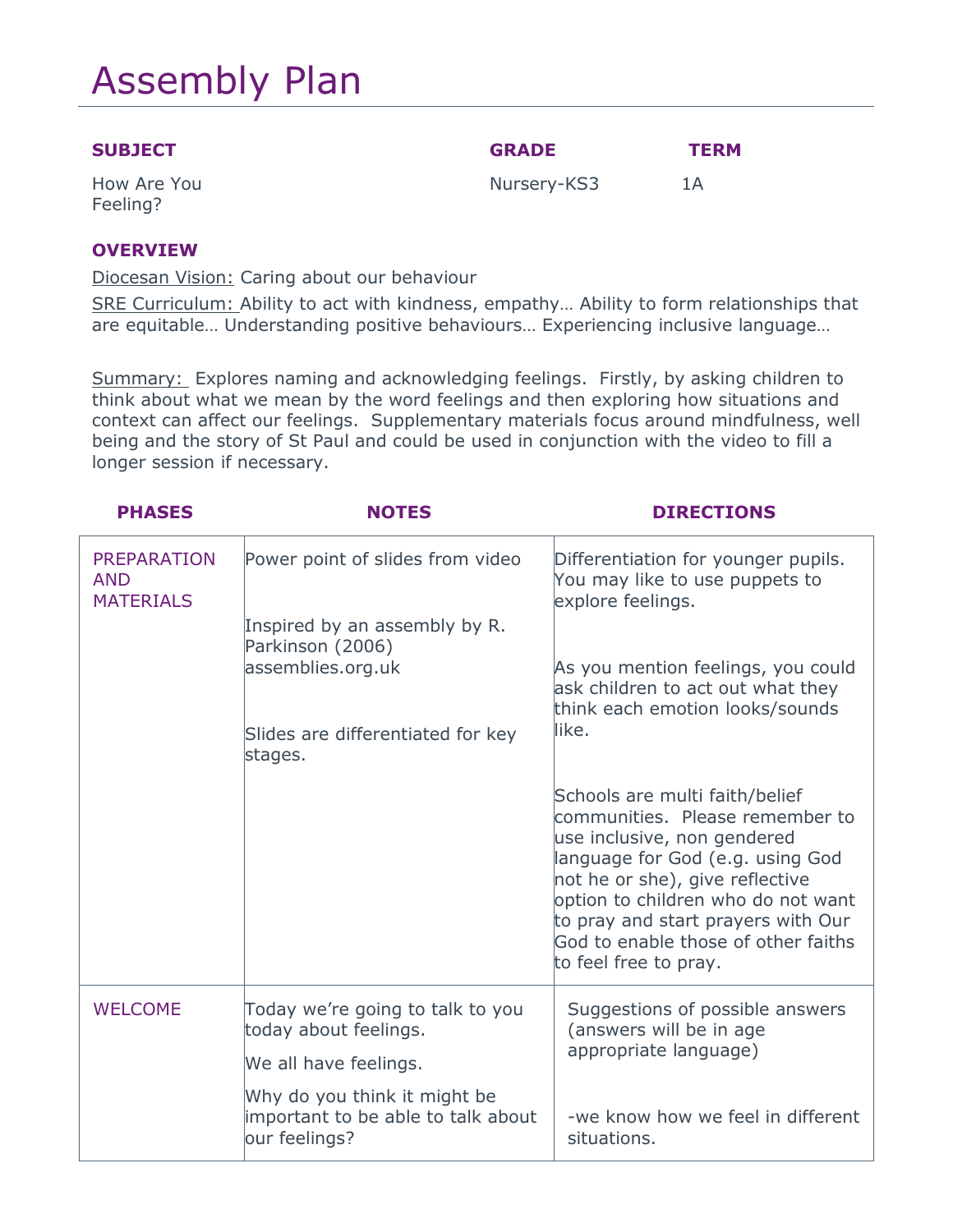| <b>PHASES</b>  | <b>NOTES</b>                                                                                                                                                                                                                                                                                                                                                                            | <b>DIRECTIONS</b>                                                                                                |
|----------------|-----------------------------------------------------------------------------------------------------------------------------------------------------------------------------------------------------------------------------------------------------------------------------------------------------------------------------------------------------------------------------------------|------------------------------------------------------------------------------------------------------------------|
|                |                                                                                                                                                                                                                                                                                                                                                                                         | -so we can learn to respond to<br>our feelings appropriately                                                     |
|                |                                                                                                                                                                                                                                                                                                                                                                                         | -so we can learn to respond to<br>other people's feelings.                                                       |
|                |                                                                                                                                                                                                                                                                                                                                                                                         | -so we can learn to respect<br>ourselves and other's feelings                                                    |
| <b>TELL</b>    | Some feelings make us feel good<br>and some make us feel not so<br>good but they are really<br>important and being able to say<br>how we feel is really important.                                                                                                                                                                                                                      |                                                                                                                  |
| <b>ASK</b>     | How many emotions and feelings<br>can you name.?                                                                                                                                                                                                                                                                                                                                        | Put the emotions slide up on the<br>screen as a prompt.                                                          |
| <b>EXPLAIN</b> | Before we come to school, loads<br>of things happen which can make<br>us feel lots of different things and<br>can sometimes last into the day<br>and change how we treat people<br>and how people treat us.                                                                                                                                                                             | Nursery - KS1: Exploring my<br>emotions (Differentiated for<br>Reception/KS1 & 2)<br>KS2 - Exploring my emotions |
|                | For example,                                                                                                                                                                                                                                                                                                                                                                            | (Differentiated for KS2<br>older/higher ability KS1)                                                             |
|                | You might have got to school and<br>realized that you left your packed<br>lunch at home.                                                                                                                                                                                                                                                                                                |                                                                                                                  |
|                | This might make you worried and<br>anxious about your lunch. When<br>someone is anxious or worried<br>they might snap at their friends<br>or teachers. But, if you tell your<br>friends or teachers that you are<br>feeling worried because you have<br>forgotten your lunch instead of<br>feeling anxious you can now feel<br>relief because its all sorted out<br>and you have lunch. |                                                                                                                  |
|                | Can you think of the different<br>moods or feelings that you might                                                                                                                                                                                                                                                                                                                      |                                                                                                                  |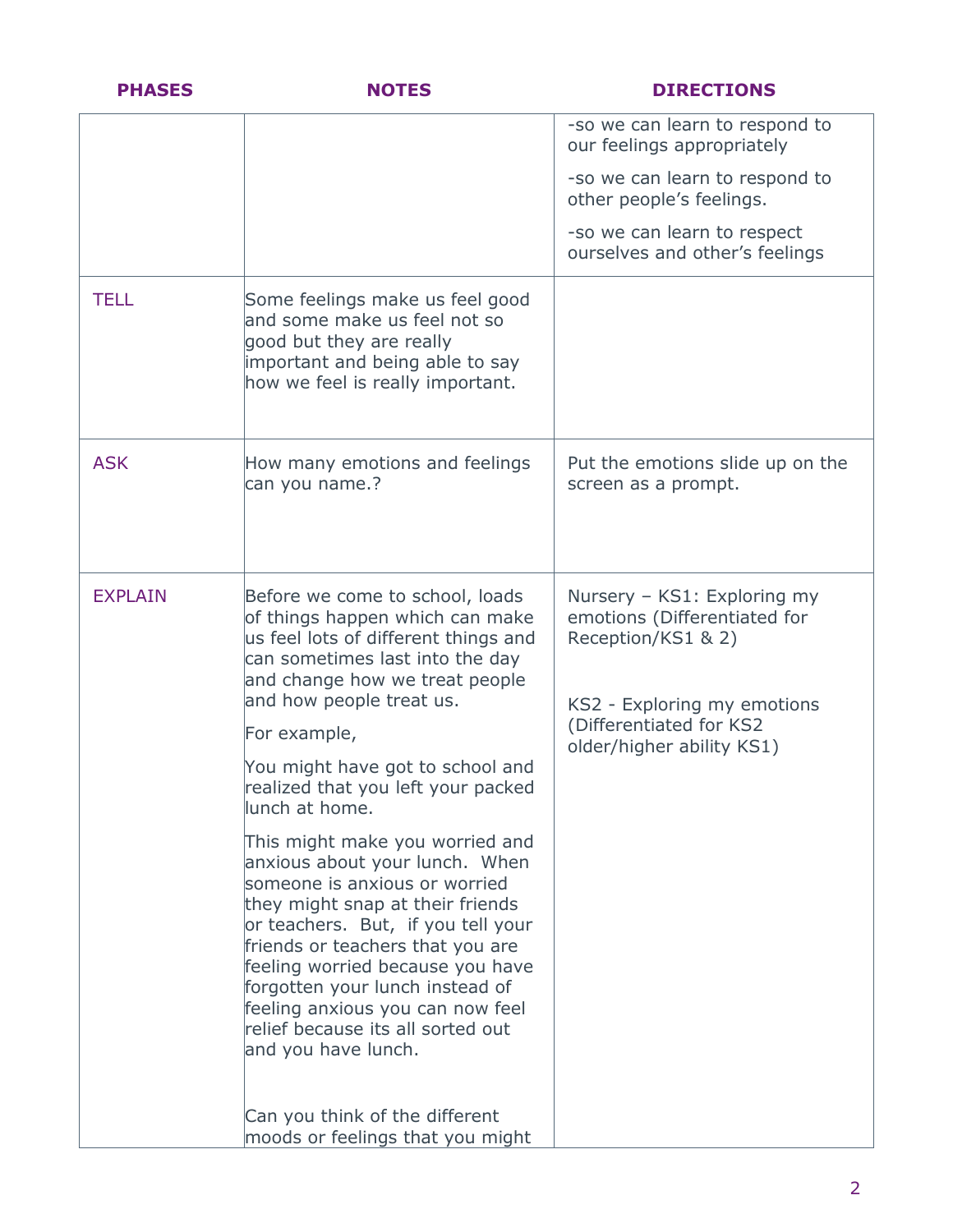| <b>PHASES</b>                 | <b>NOTES</b>                                                                                                                                                                                                                                                                                                                                                                                                                                                                                                                                                                                                                                                                                                                                                                                                                                                                                                                                                                                                                                                                   | <b>DIRECTIONS</b>                                                                                                                                                                                |
|-------------------------------|--------------------------------------------------------------------------------------------------------------------------------------------------------------------------------------------------------------------------------------------------------------------------------------------------------------------------------------------------------------------------------------------------------------------------------------------------------------------------------------------------------------------------------------------------------------------------------------------------------------------------------------------------------------------------------------------------------------------------------------------------------------------------------------------------------------------------------------------------------------------------------------------------------------------------------------------------------------------------------------------------------------------------------------------------------------------------------|--------------------------------------------------------------------------------------------------------------------------------------------------------------------------------------------------|
|                               | have when you come to school<br>and what might cause those<br>moods or feelings and then I<br>want you to think about how you<br>can share those feelings if they<br>are good or not so good.                                                                                                                                                                                                                                                                                                                                                                                                                                                                                                                                                                                                                                                                                                                                                                                                                                                                                  |                                                                                                                                                                                                  |
| REMIND/<br><b>CONSOLIDATE</b> | Do you know that it is not wrong<br>to feel the way you feel at any<br>given time. We can't help the<br>way we feel sometimes but we<br>can do our best to try to<br>understand how our feelings and<br>behavior might affect others and<br>also if we show care and<br>consideration to the feelings of<br>others then it can help to make<br>sure that we all feel loved and<br>cared for.<br>When we think about how we are<br>feeling and how others are feeling<br>we show kindness both to our<br>selves and other people.<br>Now there's a guy in the Bible<br>called Paul. And He was rubbish<br>at thinking about other people's<br>feelings to the point that for a<br>while he was a real bully.<br>And then one day he met Jesus<br>on a road and Jesus made him<br>realise that he wasn't behaving<br>with kindness and love and he<br>changed his ways. And he said<br>this. He said 'Love is patient and<br>Love is Kind'.<br>If we listen to people and are<br>kind and patient to ourselves and<br>to each other then the world feels<br>like a kinder place. | In class supplemental to go with<br>videos:<br>www.youtube.com/watch?v=rLZ6<br><b>7inPx-4</b> (KS2)<br>https://youtu.be/IlXFy3zjJh4<br>(KS1)<br>• Card sort on the story of<br>Paul's Conversion |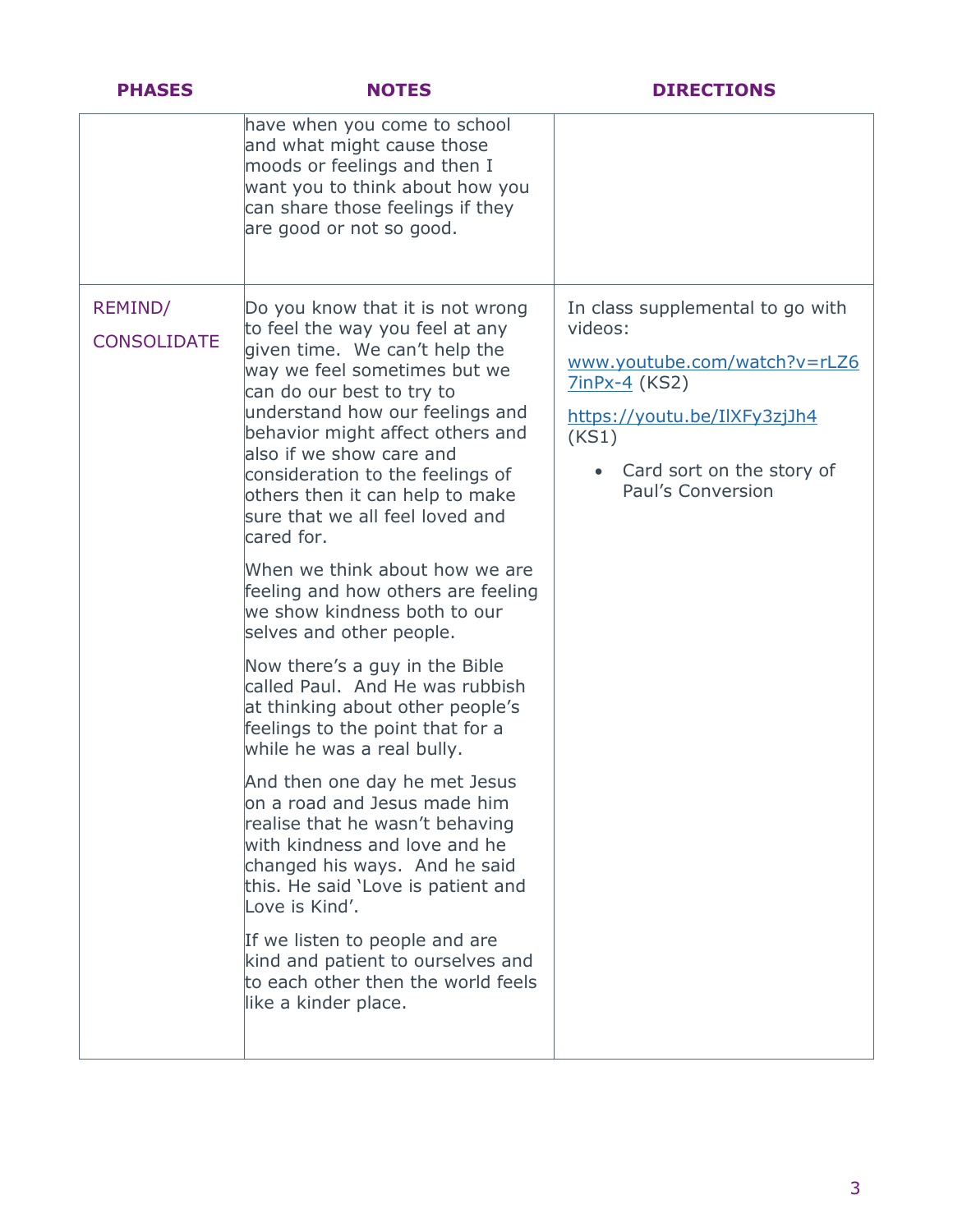| <b>PHASES</b> | <b>NOTES</b>                                                                                                                                                                                                                                                        | <b>DIRECTIONS</b>                                                                                                                        |
|---------------|---------------------------------------------------------------------------------------------------------------------------------------------------------------------------------------------------------------------------------------------------------------------|------------------------------------------------------------------------------------------------------------------------------------------|
| PRAY/REFLECT  | Close your eyes and think about<br>your day so far.                                                                                                                                                                                                                 | Supplemental:<br>Mindfulness journal for<br>$\bullet$                                                                                    |
|               | Has anything happened today to<br>put you in a particular mood? Is it<br>a good mood or a not so good<br>feeling mood?                                                                                                                                              | younger and older.<br>Well being bingo to assist<br>$\bullet$<br>pupils in understanding self-<br>care.                                  |
|               | Think about those around you<br>and try to remember that they<br>may not be feeling the same way<br>as you.                                                                                                                                                         | <b>Extension Task:</b>                                                                                                                   |
|               | Is there someone who you find<br>hard to get on with. Why not<br>make a special effort to be kind<br>to them today and to try to<br>understand their point of view.                                                                                                 | Create a poster to put up in your<br>classroom to encourage pupils to<br>listen to each other and be mindful<br>of each other's feelings |
|               | In a moment, we're going to<br>pray.                                                                                                                                                                                                                                |                                                                                                                                          |
|               | If you don't want to pray that's<br>absolutely fine. I'd like you to<br>imagine in your head somebody<br>who has been to kind to you, and<br>I would like you to say thank you<br>to them and if you see them in<br>person later say thank you to<br>them for real. |                                                                                                                                          |
|               | Our God,                                                                                                                                                                                                                                                            |                                                                                                                                          |
|               | Thank you for the gift of feelings.                                                                                                                                                                                                                                 |                                                                                                                                          |
|               | Please help me to be patient with<br>other people, even when they<br>make me cross.                                                                                                                                                                                 |                                                                                                                                          |
|               | Please help me to try to<br>understand them and be kind and<br>caring.                                                                                                                                                                                              |                                                                                                                                          |
|               | Amen                                                                                                                                                                                                                                                                |                                                                                                                                          |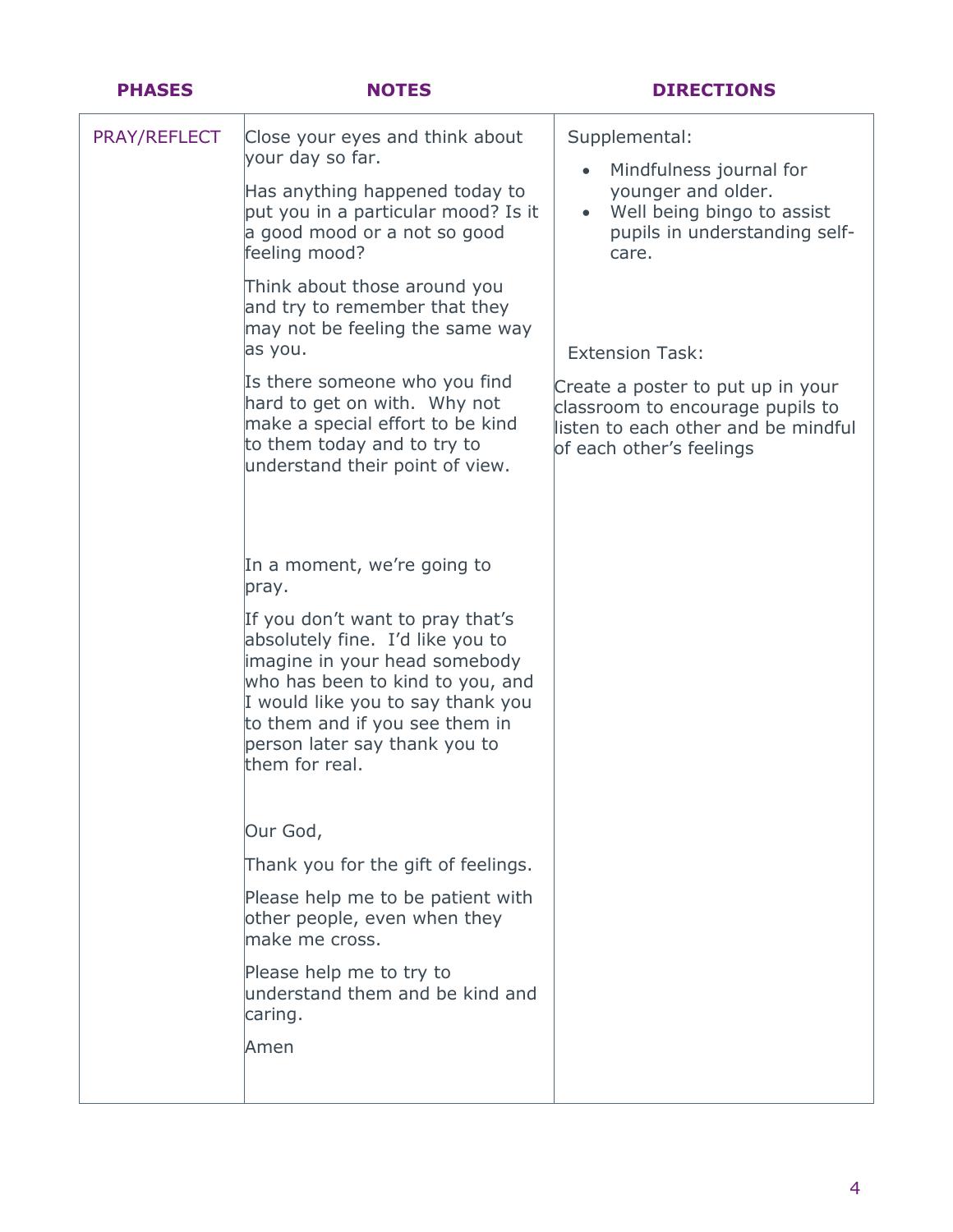# **Video Script (Clergy/Leader Copy and Paste this into Teleprompter to create subtitles etc)**

Hello! My name is … and I am going to talk to you today about feelings. We all have feelings.

Some make us feel good and some make us feel not so good but they are really important and being able to say how we feel is really important.

How many emotions and feelings can you name.? There are some to help on the screen now.

Before we come to school, loads of things happen which can make us feel lots of different things and can sometimes last into the day and change how we treat people and how people treat us.

For example,

You might have got to school and realized that you left your packed lunch at home.

This might make you worried and anxious about your lunch. When someone is anxious or worried they might snap at their friends or teachers. But, if you tell your friends or teachers that you are feeling worried because you have forgotten your lunch instead of feeling anxious you can now feel relief because its all sorted out and you have lunch.

Can you think of the different moods or feelings that you might have when you come to school and what might cause those moods or feelings? Then, I want you to think about how you can share those feelings if they are good or not so good.

Do you know that it is not wrong to feel the way you feel at any given time. We can't help the way we feel sometimes but we can do our best to try to understand how our feelings and behavior might affect others and also if we show care and consideration to the feelings of others then it can help to make sure that we all feel loved and cared for.

When we think about how we are feeling and how others are feeling we show kindness both to our selves and other people.

Now there's a guy in the Bible called Paul. And He was rubbish at thinking about other people's feelings to the point that for a while he was a real bully. And then one day he met Jesus on a road and Jesus made him realise that he wasn't behaving with kindness and love and he changed his ways. And he said this. He said 'Love is patient and Love is Kind'.

If we listen to people and are kind and patient to ourselves and to each other then the world feels like a kinder place.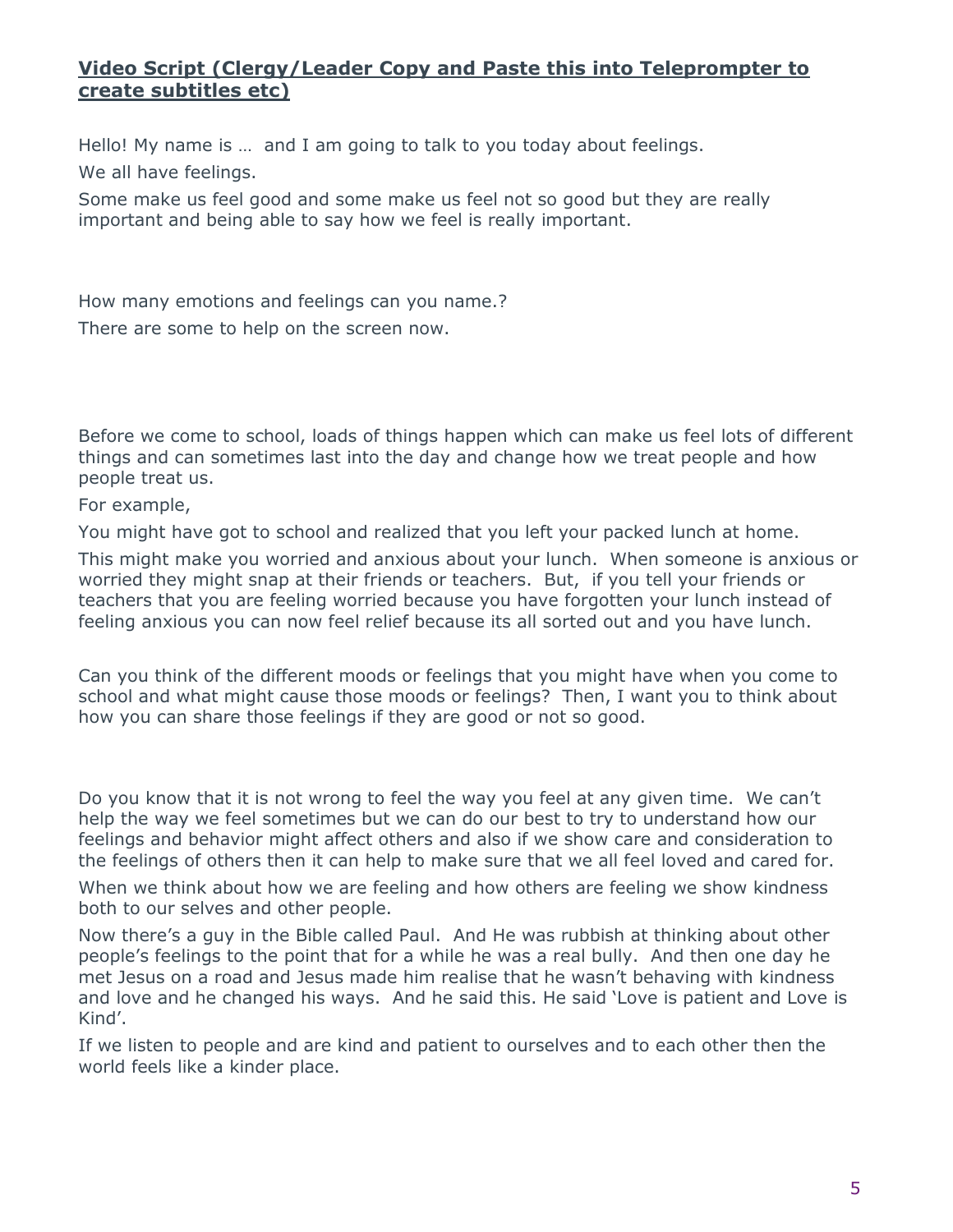### Time for reflection

Close your eyes and think about your day so far.

Has anything happened today to put you in a particular mood? Is it a good mood or a not so good feeling mood?

Think about those around you and try to remember that they may not be feeling the same way as you.

Is there someone who you find hard to get on with. Why not make a special effort to be kind to them today and to try to understand their point of view.

In a moment, I'm going to pray.

If you don't want to pray that's absolutely fine. I'd like you to imagine in your head somebody who has been to kind to you, and I would like you to say thank you to them and if you see them in person later say thank you to them for real.

Our God,

Thank you for the gift of feelings.

Please help me to be patient with other people, even when they make me cross.

Please help me to try to understand them and be kind and caring.

Amen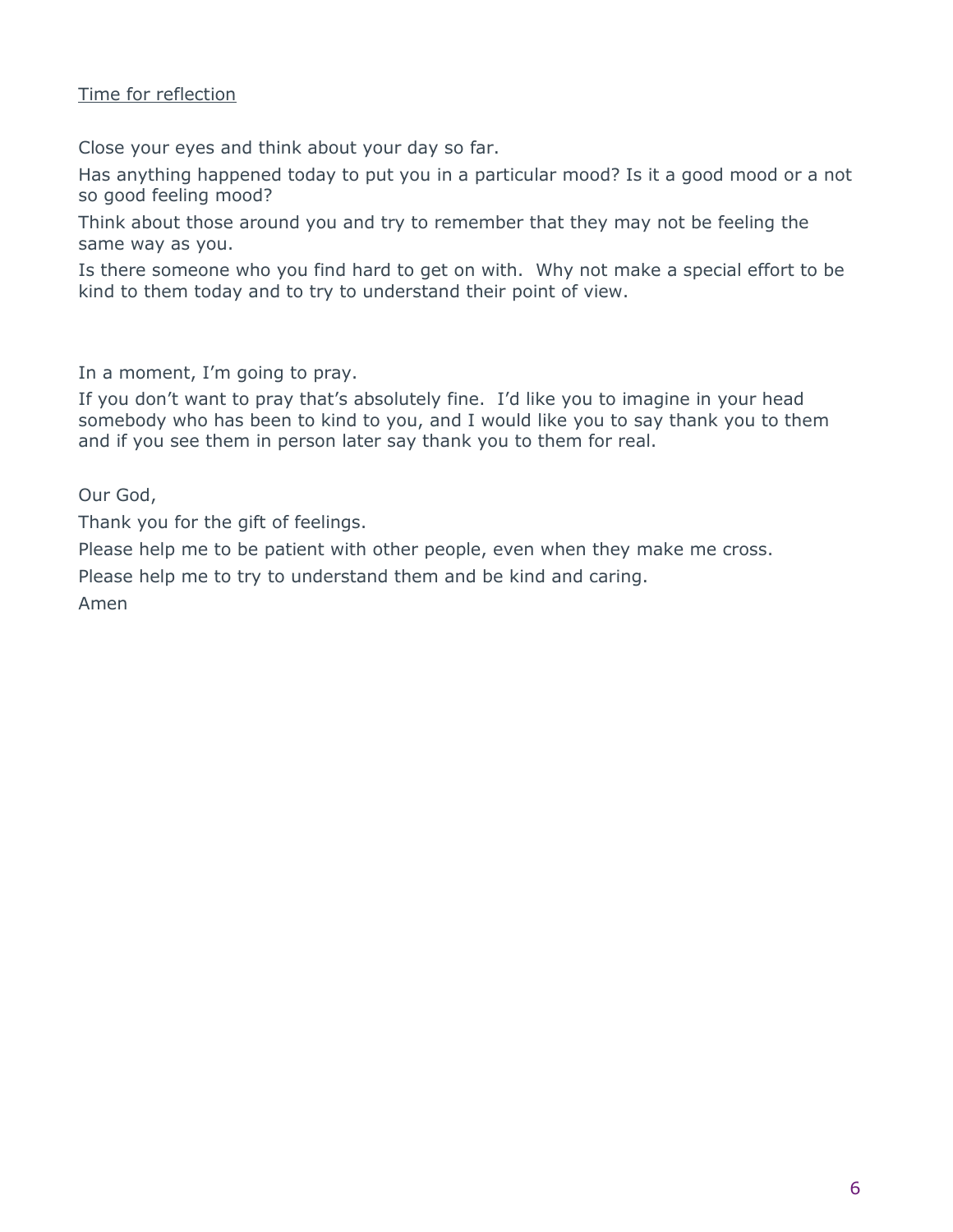| <b>SUBJECT</b> | <b>KEY STAGE/S</b> | <b>DATE</b> |
|----------------|--------------------|-------------|
| Remembrance    | Nursery-KS3        | Term 1B     |

#### **OVERVIEW**

Diocesan Vision: Caring about our behaviour

SRE Curriculum: Ability to act with kindness, empathy… Ability to form relationships that are equitable… Understanding positive behaviours… Experiencing inclusive language…

Summary: Explores the idea of remembering and Rememberance. Firstly, the assembly asks the students to think about the process and action of remembering and how memories can create emotions and reactions. Secondly, the students explore the image of a poppy and what it means and finally, students are asked to reflect and give thanks for those who protect us and keep us safe.

| <b>PHASES</b>                                        | <b>NOTES</b>                                                                                                                                                                                                                                                                  | <b>DIRECTIONS</b>                                                                                                                                                                                                                                                                                                                                                                                                                                                                                                                                                                                                                                                                                                                                                                                |
|------------------------------------------------------|-------------------------------------------------------------------------------------------------------------------------------------------------------------------------------------------------------------------------------------------------------------------------------|--------------------------------------------------------------------------------------------------------------------------------------------------------------------------------------------------------------------------------------------------------------------------------------------------------------------------------------------------------------------------------------------------------------------------------------------------------------------------------------------------------------------------------------------------------------------------------------------------------------------------------------------------------------------------------------------------------------------------------------------------------------------------------------------------|
| <b>PREPARATION</b><br><b>AND</b><br><b>MATERIALS</b> | Power point of slides from video<br>Slides are differentiated for key<br>stages.                                                                                                                                                                                              | Differentiation for younger pupils.<br>You may like to use puppets to<br>explore feelings.                                                                                                                                                                                                                                                                                                                                                                                                                                                                                                                                                                                                                                                                                                       |
|                                                      | Puppet, souvenir or photo etc.<br>Links to: Last Post,<br>Cbeebies/cbbc Rememberance<br><b>videos</b><br>Supplemental work sheets for<br>class assemblies<br>You might also like to source a<br>large number of BL poppies for<br>students to hold while they<br>pray/reflect | Schools are multi faith/belief<br>communities. Please remember to<br>use inclusive, non gendered<br>language for God (e.g. using God<br>not he or she), give reflective<br>option to children who do not want<br>to pray and start prayers with Our<br>God to enable those of other faiths<br>to feel free to pray.<br>Please be aware that there maybe<br>individuals who can be triggered<br>by Rememberance day.<br>Many schools may have refugees<br>letc in their cohort. Before<br>assembly, contact the RE Lead,<br>head or point of contact to ask if<br>there are any students or staff who<br>may be affected by the content<br>and send your content ahead of<br>time for approval should there be a<br>need for amendment owing to<br>sensitivity of students or observing<br>staff. |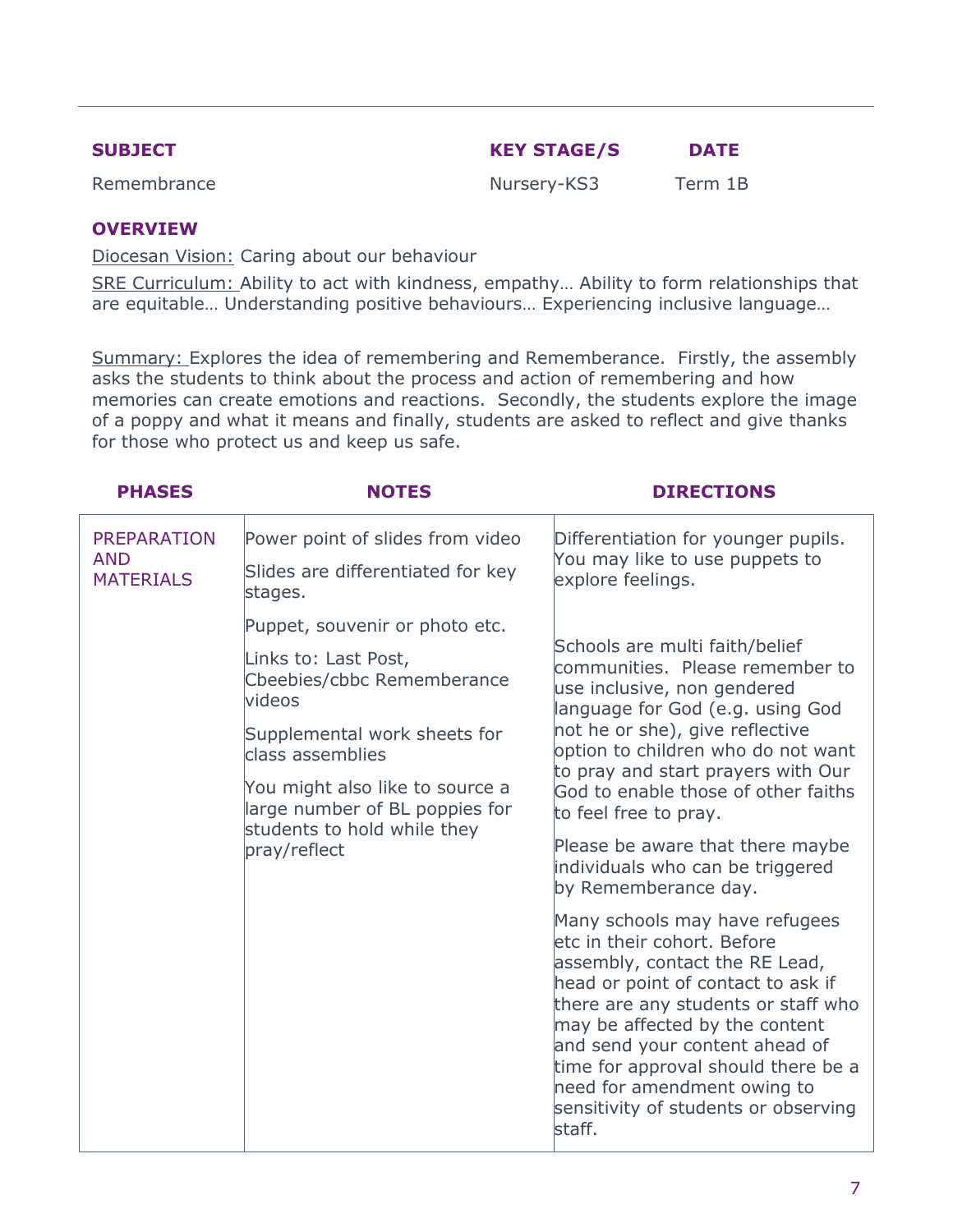| <b>PHASES</b>  | <b>NOTES</b>                                                                                                                                                                                                                                                                                                                                                                                                                                                                          | <b>DIRECTIONS</b>                                                                                                                                                            |
|----------------|---------------------------------------------------------------------------------------------------------------------------------------------------------------------------------------------------------------------------------------------------------------------------------------------------------------------------------------------------------------------------------------------------------------------------------------------------------------------------------------|------------------------------------------------------------------------------------------------------------------------------------------------------------------------------|
| <b>WELCOME</b> | Today, we're going to think about<br>remembering. Can you close<br>your eyes and try to remember<br>what you did yesterday.                                                                                                                                                                                                                                                                                                                                                           |                                                                                                                                                                              |
| <b>TELL</b>    | I would like you to take a couple<br>of minutes to share with someone<br>sitting near you some of the<br>things you remember from<br>yesterday.<br>Now I would like you to close<br>your eyes and try and remember<br>something that happened when<br>you were very little.                                                                                                                                                                                                           | Supplementary resources:<br>KS1- Story board with clocks to<br>draw times from yesterday<br>KS2 - Comic book template to<br>create comic strip of events from<br>day before. |
| <b>ASK</b>     |                                                                                                                                                                                                                                                                                                                                                                                                                                                                                       | Supplementary:                                                                                                                                                               |
|                | What can you remember?                                                                                                                                                                                                                                                                                                                                                                                                                                                                |                                                                                                                                                                              |
|                | Was it harder to remember things<br>from long ago?<br>Why do you think it is harder to<br>remember things from long ago?<br>Now I have brought some one<br>very special with me today.<br>Sometimes when we find it hard<br>to remember a long time ago<br>objects can help us remember<br>things that have happened.<br>(You can use any toy,<br>photo, souvenir etc here)<br>Do you know who this is? Yes<br>that's right this is Gruffalo. Now I<br>brought Gruffalo today because | KS1/2 Mood board/collage of<br>things that remind student of a<br>fun/happy time.                                                                                            |
|                | he is very special to me.                                                                                                                                                                                                                                                                                                                                                                                                                                                             |                                                                                                                                                                              |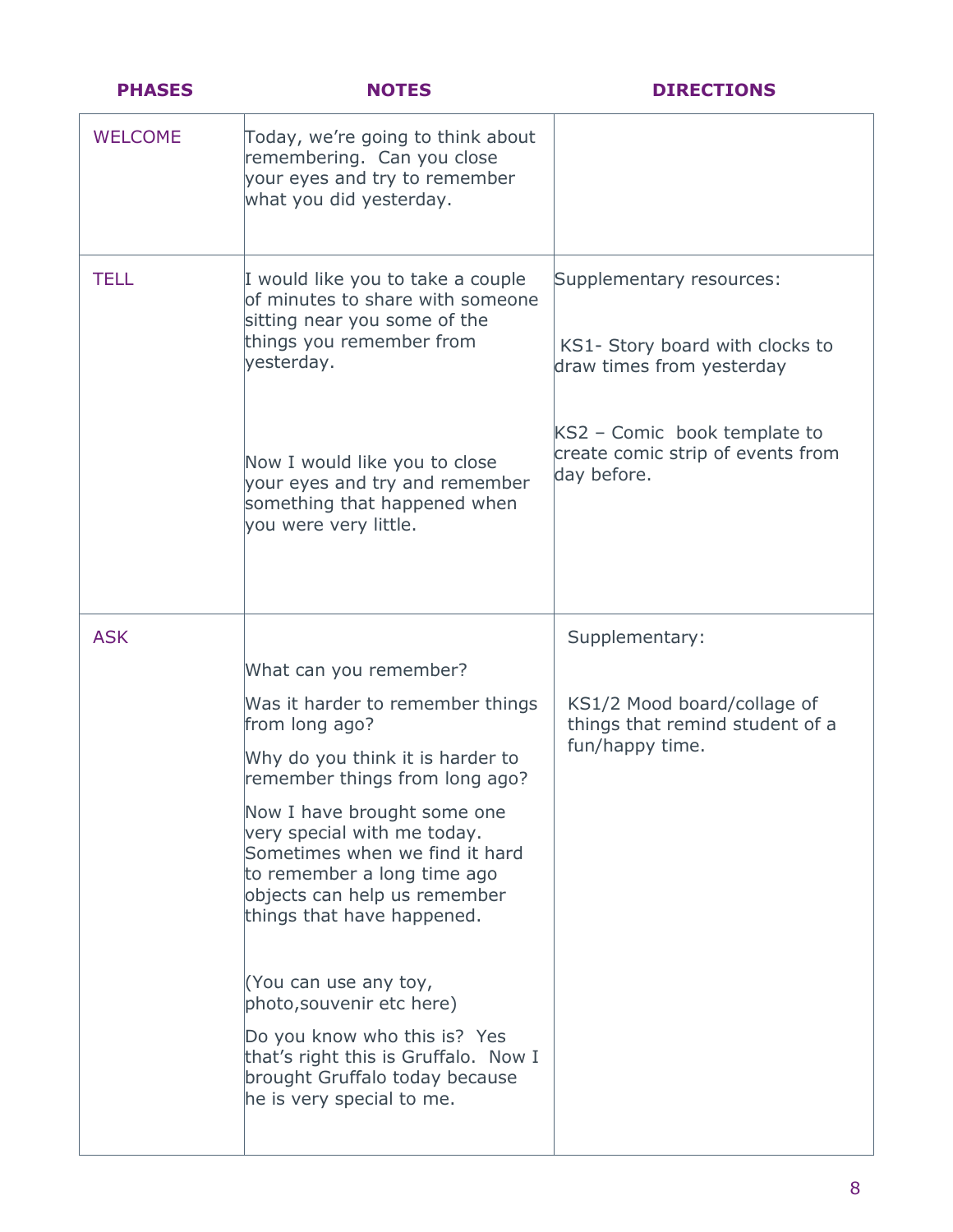| <b>PHASES</b>  | <b>NOTES</b>                                                                                                                                                                                                                                                                                                                                                                                     | <b>DIRECTIONS</b>                                                                                                                                     |
|----------------|--------------------------------------------------------------------------------------------------------------------------------------------------------------------------------------------------------------------------------------------------------------------------------------------------------------------------------------------------------------------------------------------------|-------------------------------------------------------------------------------------------------------------------------------------------------------|
|                | Whenever I see a Gruffalo I<br>remember going on picnics and<br>Gruffalo makes me think about<br>lovely things like cakes and ice<br>cream. Because when my<br>children were little we would<br>pretend that we were looking for<br>Gruffalos when we went to St<br>Fagan's or to a country park. So<br>Gruffalo makes me remember<br>those times and I'm really<br>thankful for those memories. |                                                                                                                                                       |
|                | What do you think of when you<br>see this image?                                                                                                                                                                                                                                                                                                                                                 |                                                                                                                                                       |
|                | Why do people wear poppies this<br>time of the year?                                                                                                                                                                                                                                                                                                                                             |                                                                                                                                                       |
| <b>EXPLAIN</b> | This time of year people buy<br>poppies and wear them to show<br>that they remember all the<br>people that have been killed or<br>injured protecting us during times<br>of war and that they want to say<br>thank you to them for all that<br>they have done.                                                                                                                                    | In class supplementals to go with<br>video<br>Supplemental:<br>Poppy to colour/collage to create<br>a display as a collective act of<br>Rememberance. |
|                | War is a horrible thing to happen.<br>And charities sell the poppies to<br>help raise money for people who<br>are still living with the affects of<br>war. Although we might think<br>about WW1 or WW2 when we see<br>a poppy unfortunately there have<br>been many wars and conflicts<br>since then.                                                                                            |                                                                                                                                                       |
|                | There are still soldiers, air crewe,<br>naval crews, police officers, fire<br>officers, ambulance crews, their<br>families and many other people                                                                                                                                                                                                                                                 |                                                                                                                                                       |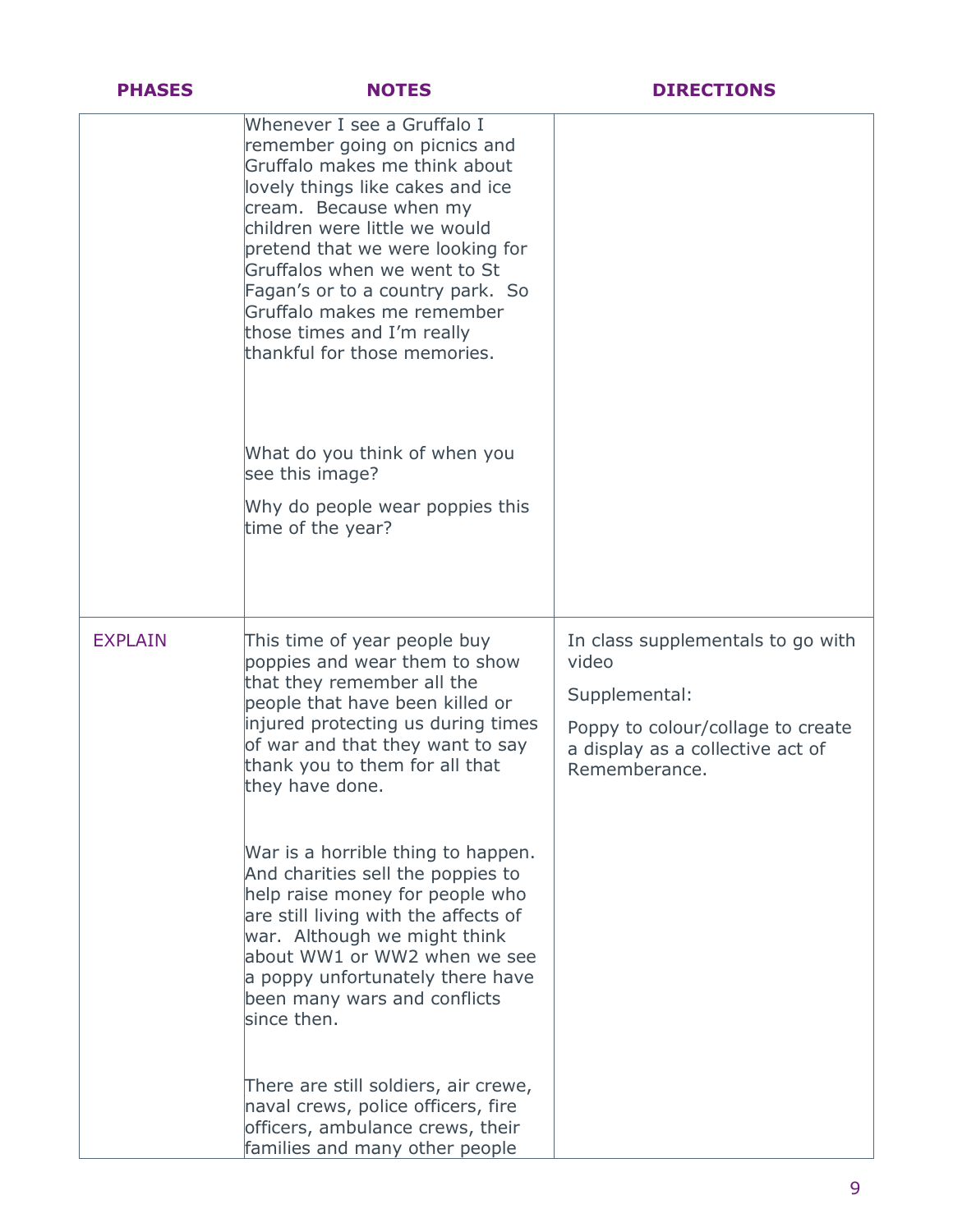| <b>PHASES</b>      | <b>NOTES</b>                                                                                                                                                                                                                              | <b>DIRECTIONS</b>                                                                   |
|--------------------|-------------------------------------------------------------------------------------------------------------------------------------------------------------------------------------------------------------------------------------------|-------------------------------------------------------------------------------------|
|                    | who might need help with care<br>with injuries or they might need<br>help with bad memories of war<br>that they don't want anymore or<br>when somebody has died their<br>family might need help to not feel<br>quite so sad all the time. |                                                                                     |
| REMIND/            | So when we see a poppy it's a                                                                                                                                                                                                             | Possible answers:                                                                   |
| <b>CONSOLIDATE</b> | reminder to us to remember<br>and say thank you to those                                                                                                                                                                                  | Army                                                                                |
|                    | people who try to keep us safe<br>and protect us.                                                                                                                                                                                         | Airforce                                                                            |
|                    |                                                                                                                                                                                                                                           | Navy                                                                                |
|                    | Who protects us that we need to                                                                                                                                                                                                           | Police                                                                              |
|                    | remember and thank?                                                                                                                                                                                                                       | Ambulance                                                                           |
| PRAY/REFLECT       | I would like you to imagine in                                                                                                                                                                                                            | Supplemental:                                                                       |
|                    | your head a beautiful poppy and<br>think about those people who<br>protect us everyday and say a big<br>thank you.                                                                                                                        | Video: when bad things happen<br>ad Cbeebies video.                                 |
|                    | (Poppy Screen- Hold silence for a<br>minute as act of Rememberance)                                                                                                                                                                       | KS2/ colour in on a map all the<br>places in the world where there is<br>a war.     |
|                    |                                                                                                                                                                                                                                           | Place map up in hall or classroom<br>and choose a location to pray for<br>each day. |
|                    | Amen.                                                                                                                                                                                                                                     |                                                                                     |

# **Video Script (Clergy/Leader Copy and Paste this into Teleprompter to create subtitles etc)**

Today, we're going to think about remembering. Can you close your eyes and try to remember what you did yesterday.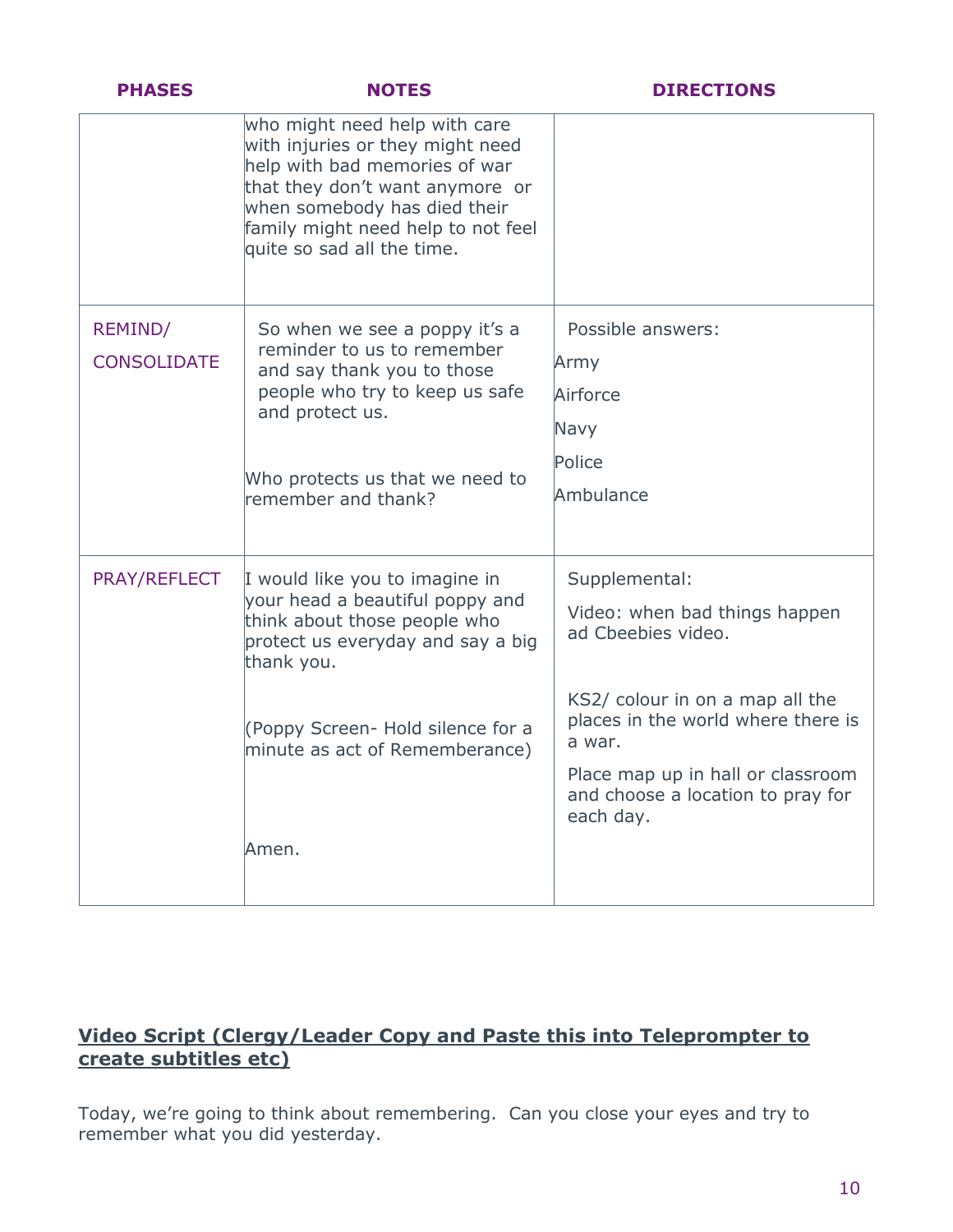(Pause screen)

I would like you to take a couple of minutes to share with someone sitting near you some of the things you remember from yesterday.

(Pause screen)

Now I would like you to close your eyes and try and remember something that happened when you were very little.

(pause screen)

What can you remember? Was it harder to remember things from long ago? Why not have a chat about this as a class.

(Pause screen)

Now I have brought some one very special with me today. Sometimes when we find it hard to remember a long time ago objects can help us remember things that have happened.

Do you know who this is? Yes that's right this is Gruffalo. Now I brought Gruffalo today because he is very special to me.

Yes that's right Gruffalo you are very special to me.

Whenever I see a Gruffalo I remember going on picnics and Gruffalo makes me think about lovely things like cakes and ice cream. Because when my children were little we would pretend that we were looking for Gruffalos when we went to St Fagan's or to a country park. So Gruffalo makes me remember those timesand I'm really thankful for those memories.

Can you think of anything that you have that is special and reminds you of a memory?

(Pause screen)

What do you think of when you see this image? Why do people wear poppies this time of the year?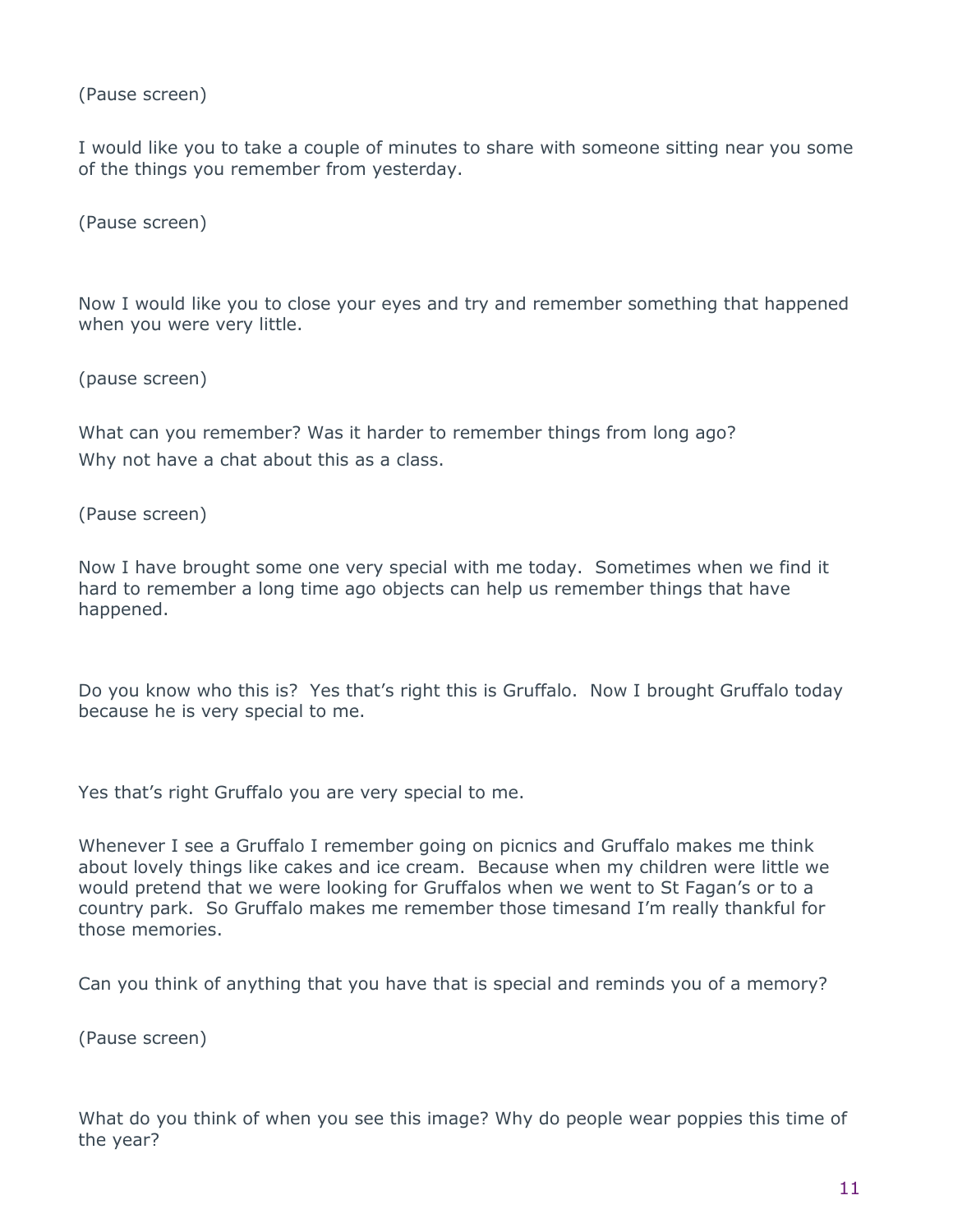(Pause screen)

This time of year people buy poppies and wear them to show that they remember all the people that have been killed or injured protecting us during times of war and that they want to say thank you to them for all that they have done.

War is a horrible thing to happen. And charities sell the poppies to help raise money for people who are still living with the affects of war. Although we might think about WW1 or WW2 when we see a poppy unfortunately there have been many wars and conflicts since then.

There are still soldiers, air crewe, naval crews, police officers, fire officers, ambulance crews, their families and many other people who might need help with care with injuries or they might need help with bad memories of war that they don't want anymore or when somebody has died their family might need help to not feel quite so sad all the time.

Time for Prayer

I would like you to imagine in your head a beautiful poppy and think about those people who protect us everyday and say a big thank you.

(Poppy Screen)

Amen.

Well, its been lovely to be with you again today. Our next assemblies will be about Christmas and Advent. I'm really looking forward to it. Have a lovely day and I shall see you all soon.

Bye!!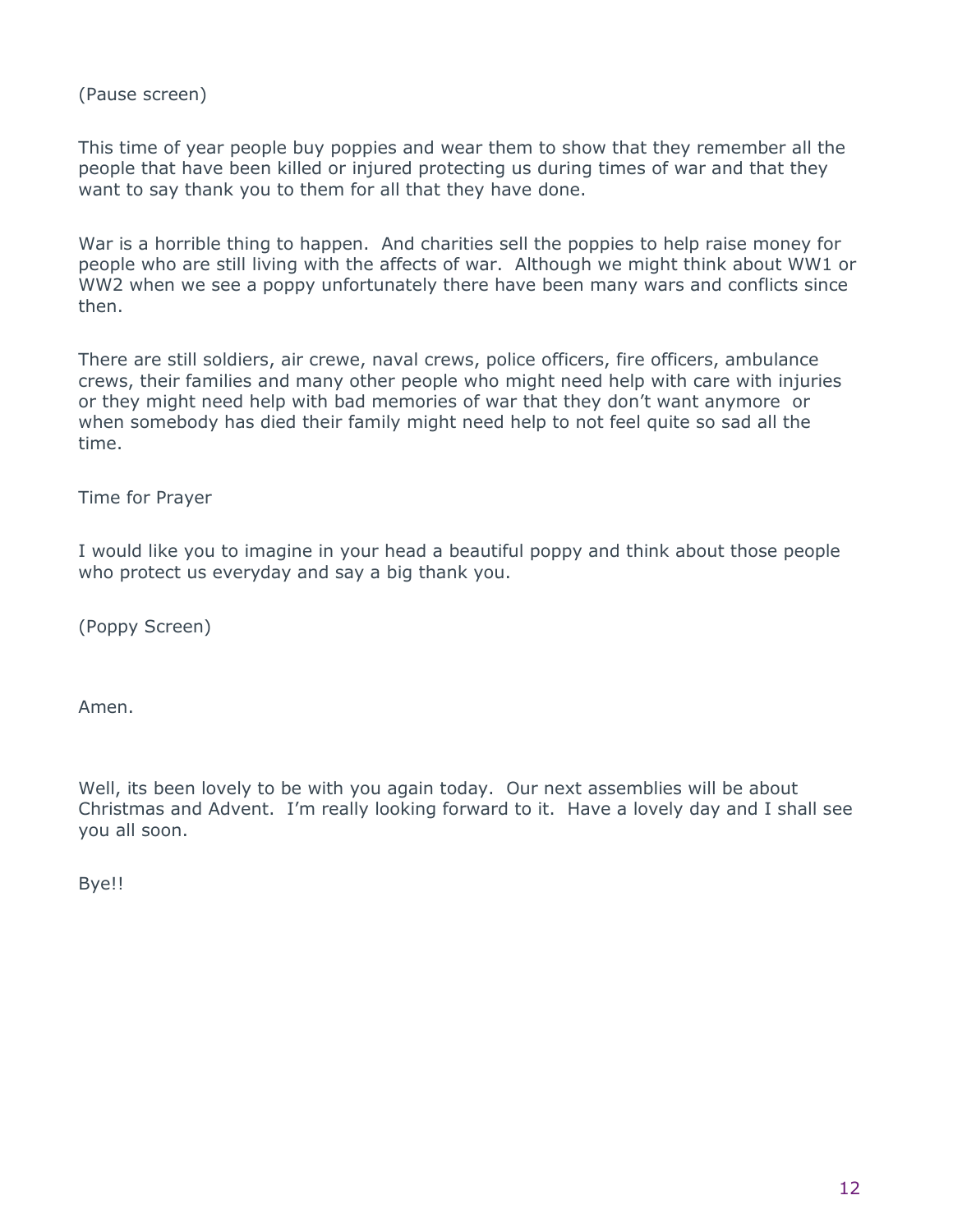| <b>SUBJECT</b> | <b>KEY STAGE/S</b> | <b>DATE</b> |
|----------------|--------------------|-------------|
|                |                    |             |

Christmas/St Lucia Nursery-KS3 Term 1C

### **OVERVIEW**

Diocesan Vision/Liturgical Feast: Christmas

SRE Curriculum: Developing a sense of themselves, in the context of families, friends and communities. An awareness of identity can be expressed in different ways.

Summary: Explores Christmas traditions in the UK and around the world with a particular concentration on St Lucia Day in Sweden. In a multi faith context, this assembly hopefully explores many of the themes of Christmas and will also encourage the build up of excitement and joy but also, hopefully, sensitive to the fact that there will be children in the school that do not celebrate Christmas and so help them to feel included.

| <b>PHASES</b>                                        | <b>NOTES</b>                                                                                                                                                                                                           | <b>DIRECTIONS</b>                                                                                                                                                                                                                                                                                                                                                                                                                                                                                                                                                                                                                                                                                                                                               |
|------------------------------------------------------|------------------------------------------------------------------------------------------------------------------------------------------------------------------------------------------------------------------------|-----------------------------------------------------------------------------------------------------------------------------------------------------------------------------------------------------------------------------------------------------------------------------------------------------------------------------------------------------------------------------------------------------------------------------------------------------------------------------------------------------------------------------------------------------------------------------------------------------------------------------------------------------------------------------------------------------------------------------------------------------------------|
| <b>PREPARATION</b><br><b>AND</b><br><b>MATERIALS</b> | Assembly adapted from:<br>https://www.assemblies.org.uk/p<br>ri/2717/christmas-around-the-<br>world-sweden<br>Power point of slides from video<br>Supplemental work sheets for<br>class assemblies<br>St Lucia costume | If you do not have a St Lucia<br>Costume, please contact Mthr Rose<br>and she can loan you her's.<br>Schools are multi faith/belief<br>communities. Please remember to<br>use inclusive, non gendered<br>language for God (e.g. using God<br>not he or she), give reflective<br>option to children who do not want<br>to pray and start prayers with Our<br>God to enable those of other faiths<br>to feel free to pray.<br>Please be aware that in many CinW<br>schools there are children of all<br>faiths and none. Do not assume<br>all children are Christian. You may<br>wish to include questions about<br>winter/December festivals from<br>around the world(Hanukkah etc) if<br>pertinent to the context in which<br>you are delivering this assembly. |
| <b>WELCOME</b>                                       | We're coming to the end of<br>Advent. I'm starting to feel quite<br>excited and in my home (and<br>churches) there are lots of                                                                                         | For younger children/ALN you<br>could create a mystery bag of<br>items to represent each of the<br>items on the list of preparations.                                                                                                                                                                                                                                                                                                                                                                                                                                                                                                                                                                                                                           |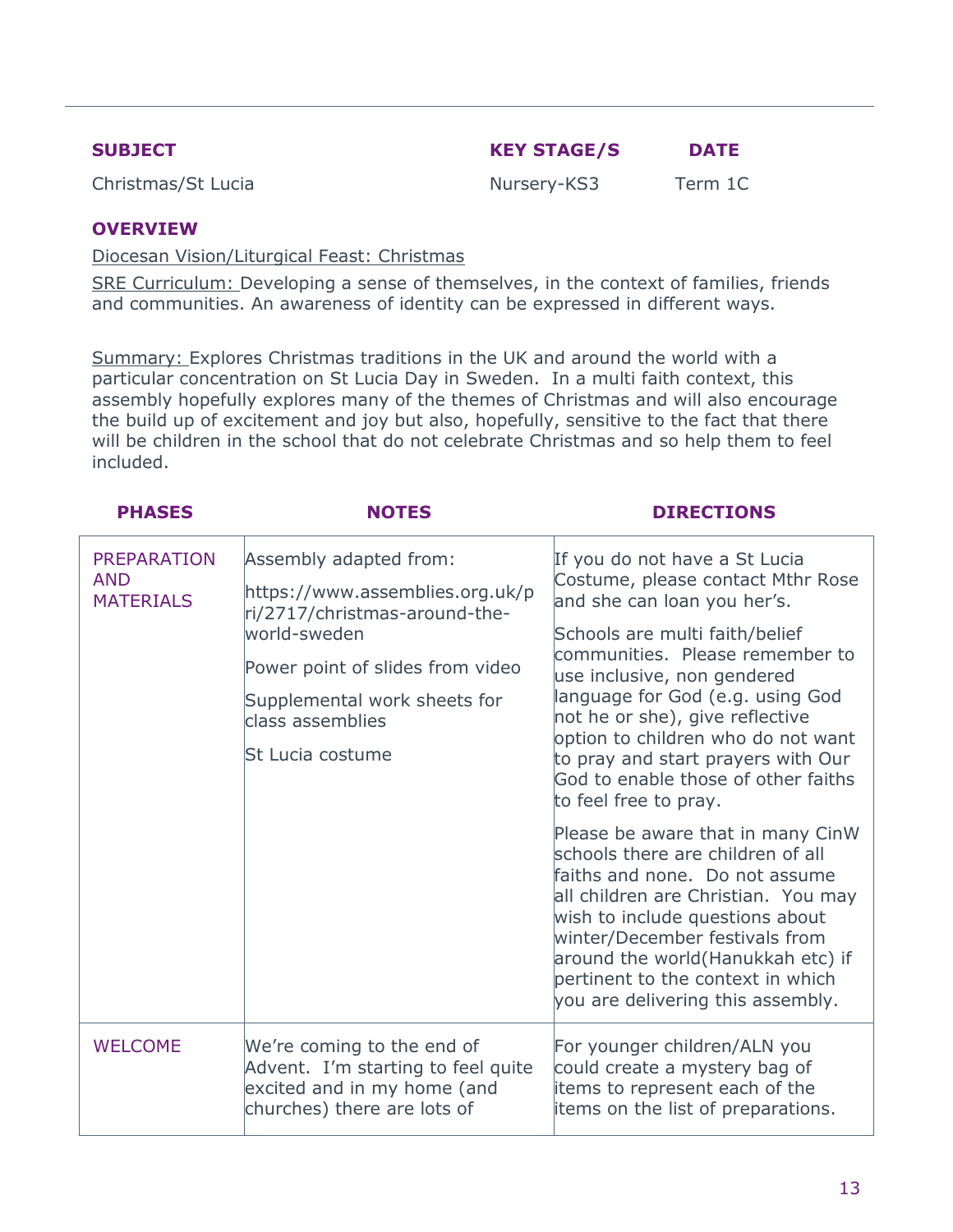| <b>PHASES</b> | <b>NOTES</b>                                                                                                                                                                                                                                                                                                                    | <b>DIRECTIONS</b>                                                                                                                                                                                                                                                                                                                                               |
|---------------|---------------------------------------------------------------------------------------------------------------------------------------------------------------------------------------------------------------------------------------------------------------------------------------------------------------------------------|-----------------------------------------------------------------------------------------------------------------------------------------------------------------------------------------------------------------------------------------------------------------------------------------------------------------------------------------------------------------|
|               | preparations for Christmas<br>happening.                                                                                                                                                                                                                                                                                        |                                                                                                                                                                                                                                                                                                                                                                 |
|               | I wonder if I can guess how you<br>have been preparing for<br>Christmas                                                                                                                                                                                                                                                         |                                                                                                                                                                                                                                                                                                                                                                 |
|               | Decorating a Christmas tree                                                                                                                                                                                                                                                                                                     |                                                                                                                                                                                                                                                                                                                                                                 |
|               | Shopping                                                                                                                                                                                                                                                                                                                        |                                                                                                                                                                                                                                                                                                                                                                 |
|               | Writing cards                                                                                                                                                                                                                                                                                                                   |                                                                                                                                                                                                                                                                                                                                                                 |
|               | Wrapping presents                                                                                                                                                                                                                                                                                                               |                                                                                                                                                                                                                                                                                                                                                                 |
|               | <b>Watching Christmas films</b>                                                                                                                                                                                                                                                                                                 |                                                                                                                                                                                                                                                                                                                                                                 |
|               | Learning carols and poems                                                                                                                                                                                                                                                                                                       |                                                                                                                                                                                                                                                                                                                                                                 |
| <b>ASK</b>    | Do you have any family traditions<br>at Christmas (include<br>Hanukkah, kwanza, Eid-Al-Fitr,<br>Yule etc etc if pertinent to the<br>school community) Maybe you<br>always go to a certain person for<br>dinner, or go to the winter<br>wonderland or watch a film every<br>year?                                                | <b>Supplementary Class Room</b><br>Resources:<br>KS1/2 Mood board/collage of<br>Christmas/winter traditions                                                                                                                                                                                                                                                     |
| TELL          | Do you know what day we<br>celebrate Christmas?                                                                                                                                                                                                                                                                                 | Supplementary Classroom<br>resources:                                                                                                                                                                                                                                                                                                                           |
|               | That's right, in this country its<br>December 25th. However in<br>many countries<br>and in different types of Christian<br>faith people celebrate Christmas<br>at different times of year. For<br>example,<br>if you are Orthodox Christian you<br>don't start celebrating Christmas<br>until Epiphany which is January<br>5th. | KS1- Maybe have a selection of<br>books and pictures of Christmas<br>from around the world and ask<br>them to think about their<br>favourites. Are there similarities<br>lor differences?<br>KS2- Use KS1 supplement as a<br>starter and then pupils can work in<br>groups and research a country and<br>then film and edit their findings as<br>a documentary. |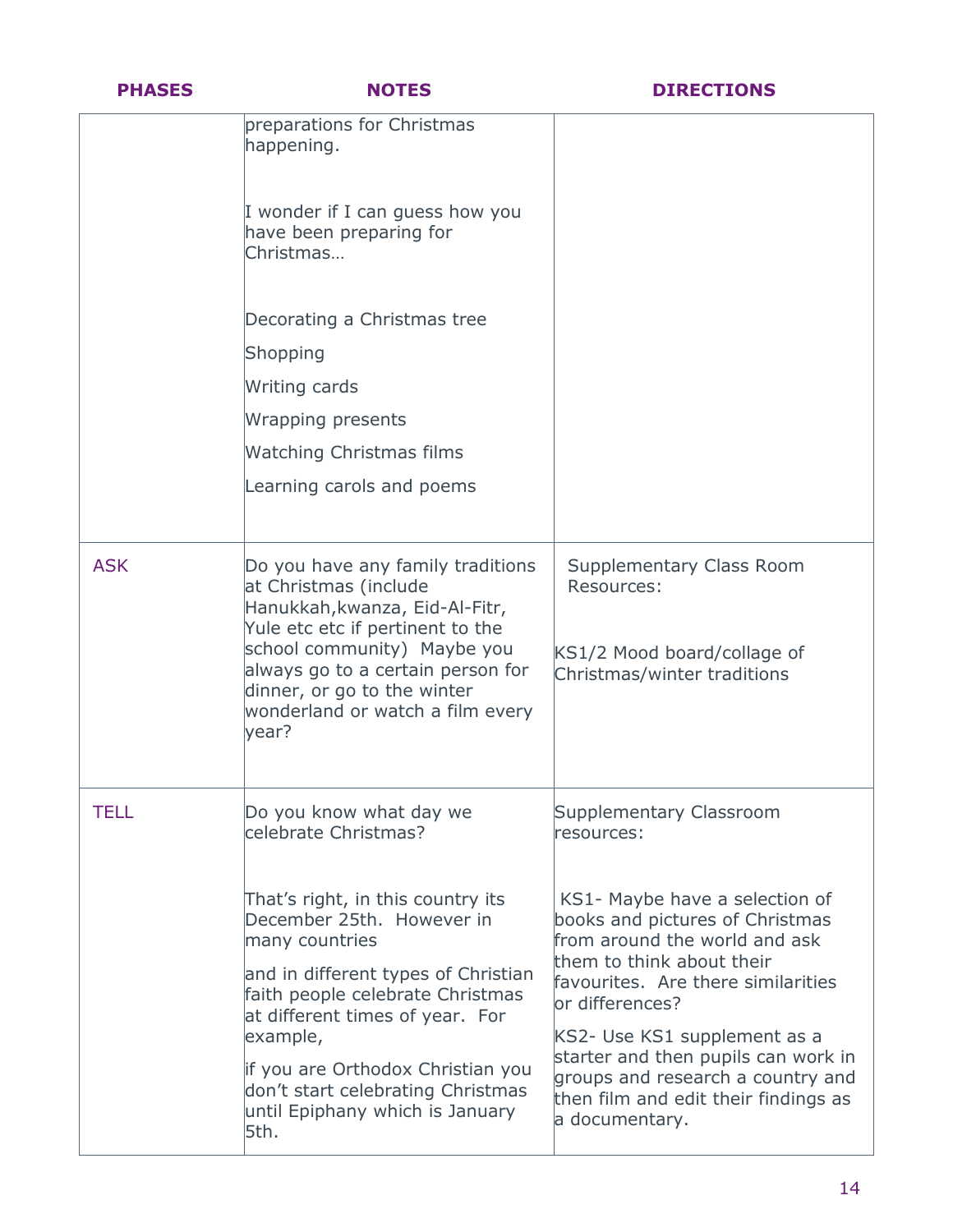| . .<br><b>Service Service</b><br>ı |  |  |
|------------------------------------|--|--|
|                                    |  |  |

| In Sweden Christmas traditionally<br>starts on Dec 13th. Which is St<br>Lucy's day.                                                                                                                                                |                                                                                                                                                                                        |
|------------------------------------------------------------------------------------------------------------------------------------------------------------------------------------------------------------------------------------|----------------------------------------------------------------------------------------------------------------------------------------------------------------------------------------|
| The celebration of St Lucia's Day<br>is a very important Christmas<br>tradition in Sweden.                                                                                                                                         |                                                                                                                                                                                        |
| Just like we light candles at<br>Christmas.                                                                                                                                                                                        | To break the description of St<br>Lucia day up a bit as it's quite<br>long. I tend to ask volunteers to                                                                                |
| The candles lit on St Lucy's day<br>are symbolic of light shining in<br>the darkness, bringing warmth<br>and goodwill and                                                                                                          | role play the story as I tell it and<br>then the children watching cheer<br>every time they hear the word<br>Lucia and boo every time they<br>hear the word Rome or Roman in a         |
| because we often think of Jesus<br>as being like a light in the<br>darkness they represent the birth<br>of Jesus.                                                                                                                  | pantomime style.                                                                                                                                                                       |
| This is because someone called<br>Isaiah a long time ago foretold<br>Jesus coming by saying 'the<br>people who walk in darkness<br>have seen a great light'.                                                                       | You can also use a volunteer to<br>dress up. St Lucia costume is easy<br>to make with a white dress or alb,<br>red ribbon to go round waste and<br>then a ring of green tinsel wrapped |
| Candles are also important in the<br>story of St Lucia which starts the<br>Swedish Christmas celebrations.                                                                                                                         | round some gardening wire with 4<br>light weight electric candles on it<br>to look like St Lucia's crown.                                                                              |
| St Lucia was a young Christian<br>girl who lived around the year<br>300. So a long time ago.                                                                                                                                       |                                                                                                                                                                                        |
| In those days, people who were<br>christian had to hide from the<br>Romans. The Christians hid under<br>the city of Rome in the catacombs<br>(tunnels) away from the romans<br>which meant that they couldn't<br>buy or grow food. |                                                                                                                                                                                        |
| St Lucia decided to help and so<br>when the romans weren't looking<br>she would light candles on her<br>hat to light the way through the<br>tunnels and would take food to<br>the Christians.                                      |                                                                                                                                                                                        |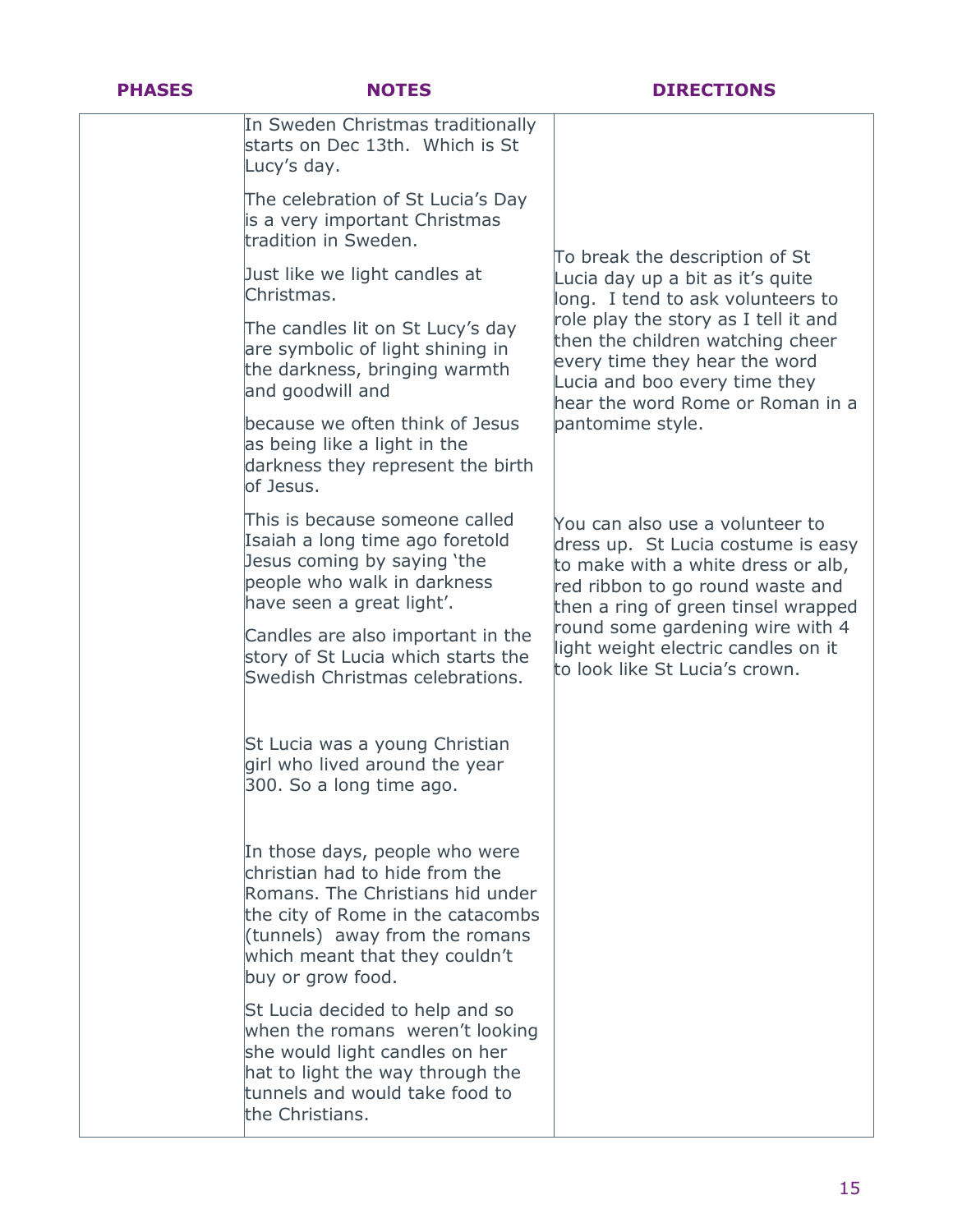|  | ų. |  |
|--|----|--|
|  |    |  |

|                | She saved many people from<br>starvation and her finding her<br>way through the dark is one of<br>the ways that she earned the title<br>of patron saint of blind people. |  |
|----------------|--------------------------------------------------------------------------------------------------------------------------------------------------------------------------|--|
|                | So, on 13 December every year,<br>the eldest girl in a family will rise<br>early,                                                                                        |  |
|                | but on a white robe with a red<br>sash and have a crown of electric<br>candles placed on her head.                                                                       |  |
|                | Traditionally, she will serve St<br>Lucia's buns to her friends and<br>family.                                                                                           |  |
|                | Many schools, towns and villages<br>also hold a procession on St<br>Lucia's Day,                                                                                         |  |
|                | when a girl dressed as St Lucia<br>and other children dressed as her<br>handmaidens and star boys<br>process together while singing<br>carols and it's a lot of fun!     |  |
|                |                                                                                                                                                                          |  |
| <b>EXPLAIN</b> | Just like St Lucy brought comfort<br>to people living in darkness                                                                                                        |  |
|                | so all of us feel the comfort of<br>light in the darkness.                                                                                                               |  |
|                | However, at Christmas, Christians<br>all over the world particularly<br>remember Jesus as the Light of<br>the World, who we believe can<br>bring comfort and hope to all |  |
|                | and show us how to bring light to<br>people in darkness through our                                                                                                      |  |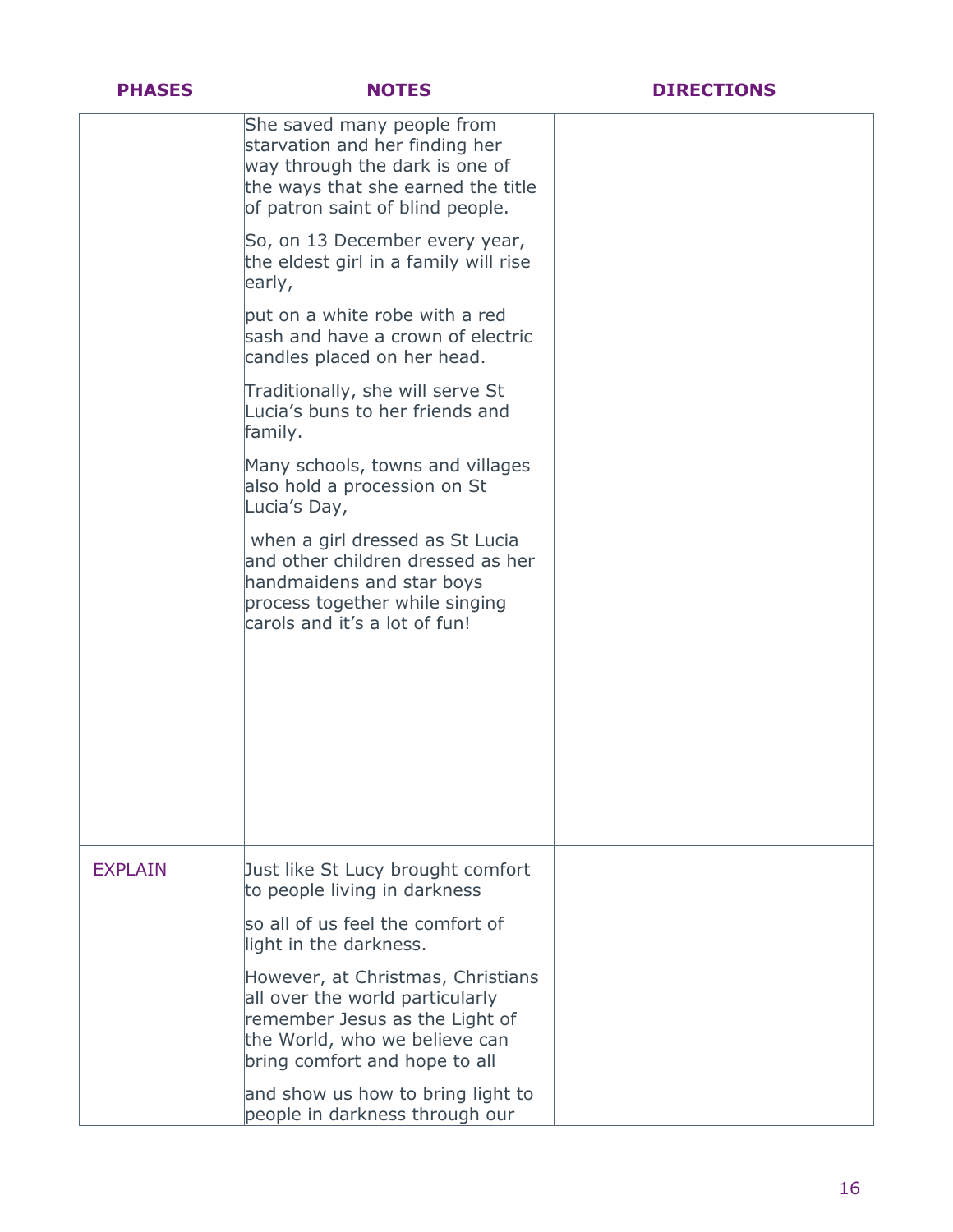| <b>PHASES</b>                        | <b>NOTES</b>                                                                                                                                                                                                                                                                                                                                                                                                                                                                                                                                                    | <b>DIRECTIONS</b>                                                                                                                                                                                                                                                                                                                                                                                                                                                                                                                  |
|--------------------------------------|-----------------------------------------------------------------------------------------------------------------------------------------------------------------------------------------------------------------------------------------------------------------------------------------------------------------------------------------------------------------------------------------------------------------------------------------------------------------------------------------------------------------------------------------------------------------|------------------------------------------------------------------------------------------------------------------------------------------------------------------------------------------------------------------------------------------------------------------------------------------------------------------------------------------------------------------------------------------------------------------------------------------------------------------------------------------------------------------------------------|
|                                      | words and deeds just like St Lucia<br>did.<br>Although, we don't need to do big<br>things just doing little things work<br>the best.                                                                                                                                                                                                                                                                                                                                                                                                                            |                                                                                                                                                                                                                                                                                                                                                                                                                                                                                                                                    |
| <b>REMIND/</b><br><b>CONSOLIDATE</b> | What did St Lucia do to help<br>people in her own way?<br>What can you do to bring light<br>into the world of your school<br>community? (It must be free and<br>safe)                                                                                                                                                                                                                                                                                                                                                                                           | Possible answers:<br>Pick up litter<br>Be a good friend etc.                                                                                                                                                                                                                                                                                                                                                                                                                                                                       |
| <b>PRAY/REFLECT</b>                  | Close your eyes and if you don't<br>want to pray, just think of<br>someone who brings light into<br>vour world and imagine saying<br>thank you to them.<br>As Jesus brought peace, turn us<br>into peacemakers. Fig. Jesus<br>brought hope, make us<br>messengers of hope. EPAS Jesus<br>brought love, rekindle love in<br>ustin So that the birth of the baby<br>in Bethlehem Fill May bring a new<br>beginning to our own<br>lives. EPAmen.<br>Thank you so much for joining me<br>today! Have a wonderful<br>Christmas full of joy and lots of<br>Chocolate! | Supplemental:<br>All key stages:<br>Maybe children could make their<br>own St Lucia day costumes and<br>hold a procession with a St Lucia<br>and star girls and boys, St Lucia<br>buns and Hot chocolate.<br>Here is a recipe for St Lucia buns.<br>https://www.simplyrecipes.com/r<br>ecipes/st lucia saffron buns/<br>A traditional Santa Lucia song<br>with English translated lyrics to<br>sing along:<br>https://youtu.be/5xy-9j0B9qo<br>Video demonstration of how to<br>make a St Lucia crown:<br>PLACE LINK FOR VIDEO HERE |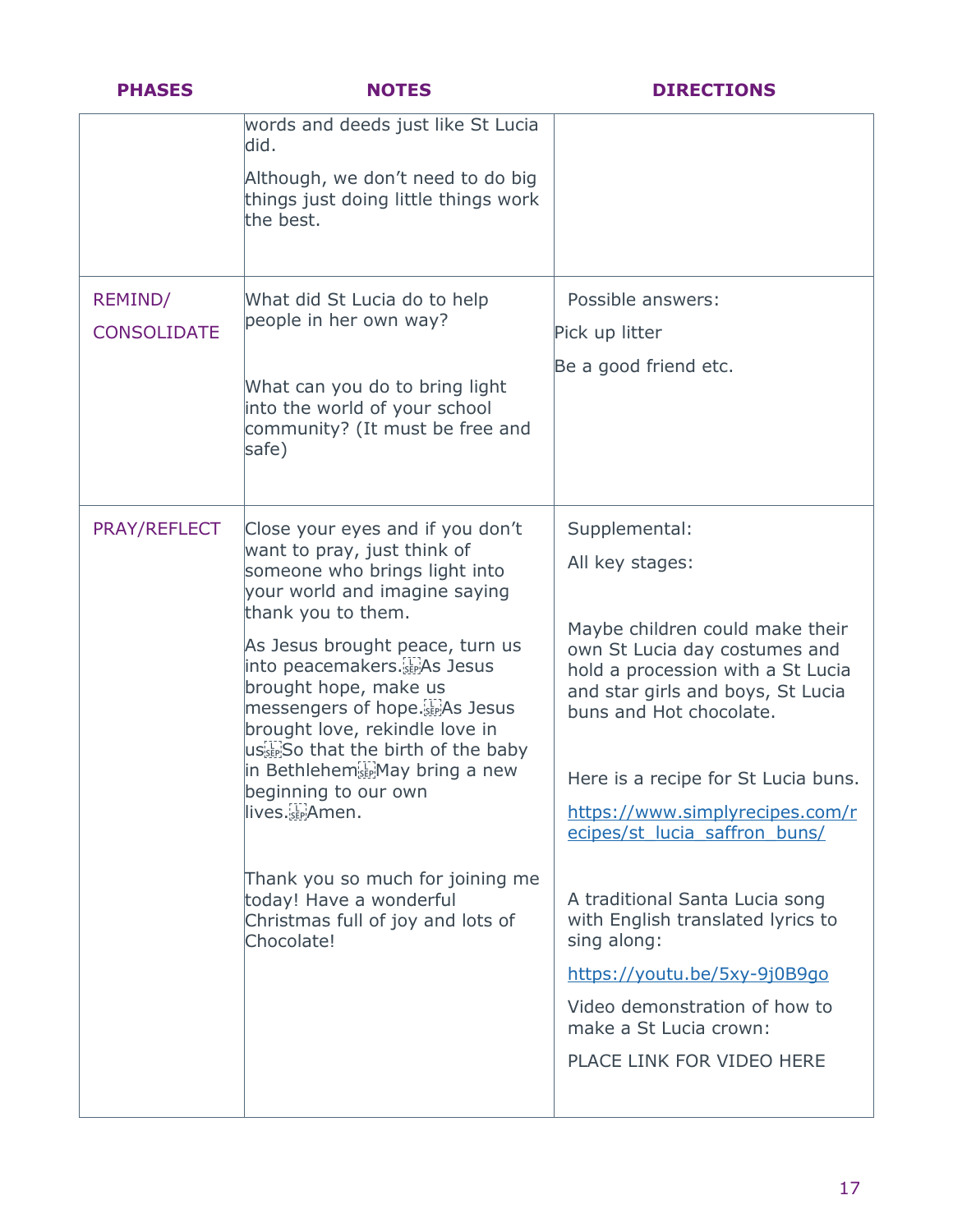# **Video Script (Clergy/Leader Copy and Paste this into Teleprompter to create subtitles etc)**

We're coming to the end of Advent. I'm starting to feel quite excited and in my home and churches there are lots of preparations for Christmas happening.

I wonder if I can guess how you have been preparing for Christmas…

Decorating a Christmas tree Shopping Writing cards Wrapping presents Watching Christmas films Learning carols and poems

Do you know what day we celebrate Christmas?

That's right, in this country its December 25th. However in many countries and in different types of Christian faith people celebrate Christmas at different times of year. For example,

if you are Orthodox Christian you don't start celebrating Christmas until Epiphany which is January 5th.

In Sweden Christmas traditionally starts on Dec 13th. Which is St Lucy's day.

The celebration of St Lucia's Day is a very important Christmas tradition in Sweden. Just like we light candles at Christmas.

The candles lit on St Lucy's day are symbolic of light shining in the darkness, bringing warmth and goodwill and

because we often think of Jesus as being like a light in the darkness they represent the birth of Jesus.

This is because someone called Isaiah a long time ago foretold Jesus coming by saying 'the people who walk in darkness have seen a great light'.

Candles are also important in the story of St Lucia which starts the Swedish Christmas celebrations.

St Lucia was a young Christian girl who lived around the year 300. So a long time ago.